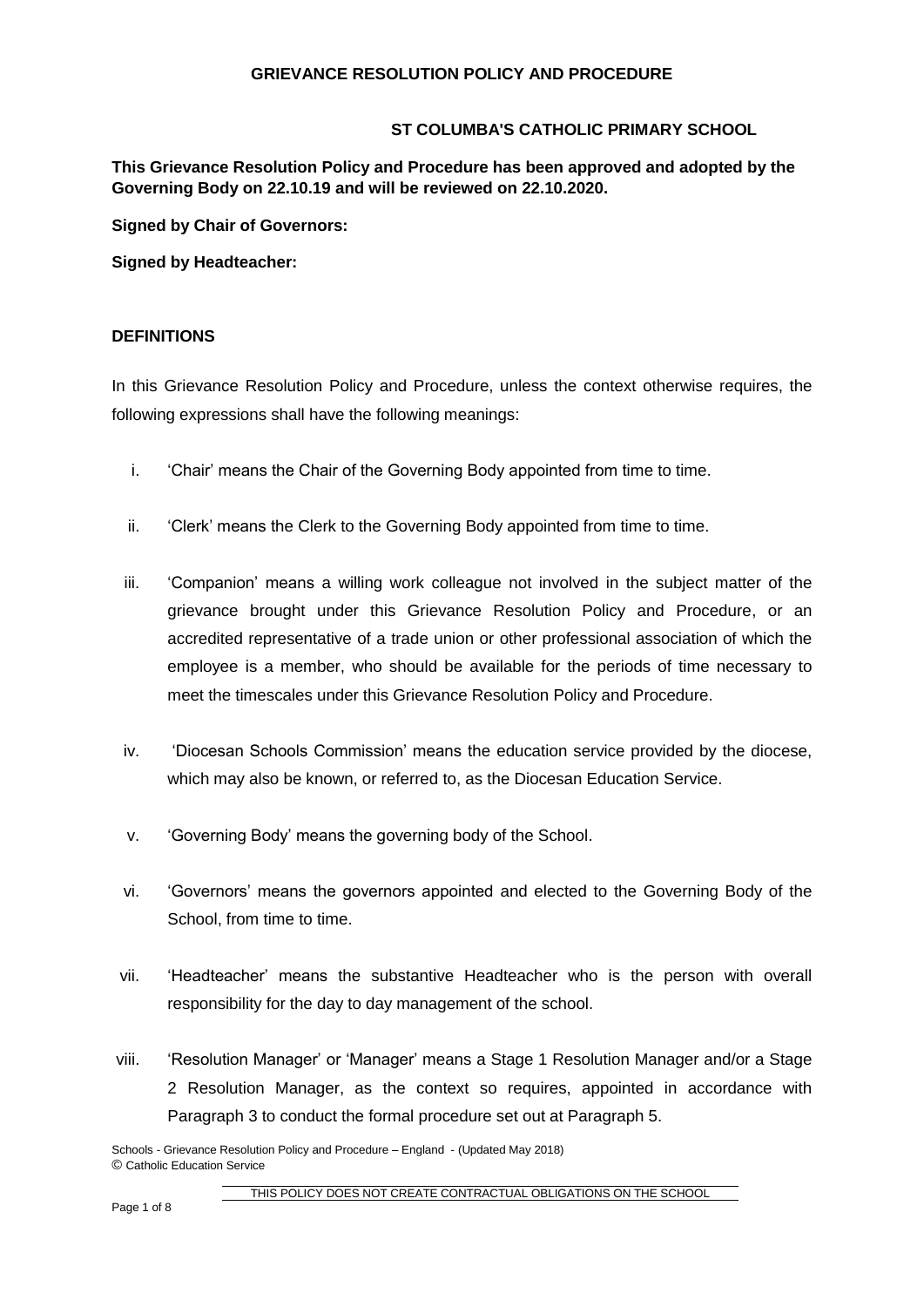- ix. 'School' means the school or college named at the beginning of this Grievance Resolution Policy and Procedure and includes all sites upon which the school undertaking is, from time to time, being carried out.
- x. 'Vice-Chair' means the Vice-Chair of the Governing Body elected from time to time.

## **1. SCOPE OF PROCEDURE**

- 1.1 This Grievance Resolution Policy and Procedure is available to you insofar as any grievance relates to your work within the School and you are an employee or worker at the School (hereinafter referred to as an "employee" or "you").
- 1.2 The School is committed to ensuring respect, objectivity, belief in the individual, consistency of treatment and fairness in the operation of this policy. This commitment extends to promoting equality of opportunity and eliminating unlawful discrimination throughout the school community.
- 1.3 This Grievance Policy and Procedure offers opportunities to ensure justice for teachers, support staff and pupils alike and has the potential for the expression of Christian qualities such as honesty, self-knowledge, respect for others and their gifts, recognition of the needs and achievements of others, challenge of self and others, personal growth and openness.
- 1.4 This procedure **can** be used to:
	- (a) bring about a resolution to your work-related grievance unless the situation is listed at 1.5 below as falling into a separate procedure;
	- (b) to raise a grievance in relation to (but not limited to) terms and conditions of employment, health and safety, work relations, bullying and harassment, discrimination;
- 1.5 This procedure **cannot** be used to:
	- (a) complain about the use of any other procedure or process (e.g. disciplinary, capability, restructuring etc) in relation to you whilst that procedure is being followed;
	- (b) appeal against any formal or informal disciplinary sanction;
	- (c) appeal against any decision to terminate your employment whether on grounds of illhealth, incapacity, redundancy, misconduct, poor performance or other grounds;
	- (d) appeal against selection for redundancy;
	- (e) complain about, or appeal against, any decision relating to pay or grading. Such matters are covered by the School's Pay Policy;
	- (f) complain about or appeal against any decision relating to your pension. Separate Dispute Resolution Procedures have been set up by the Teachers' Pension Scheme and the local fund of the Local Government Pension Scheme;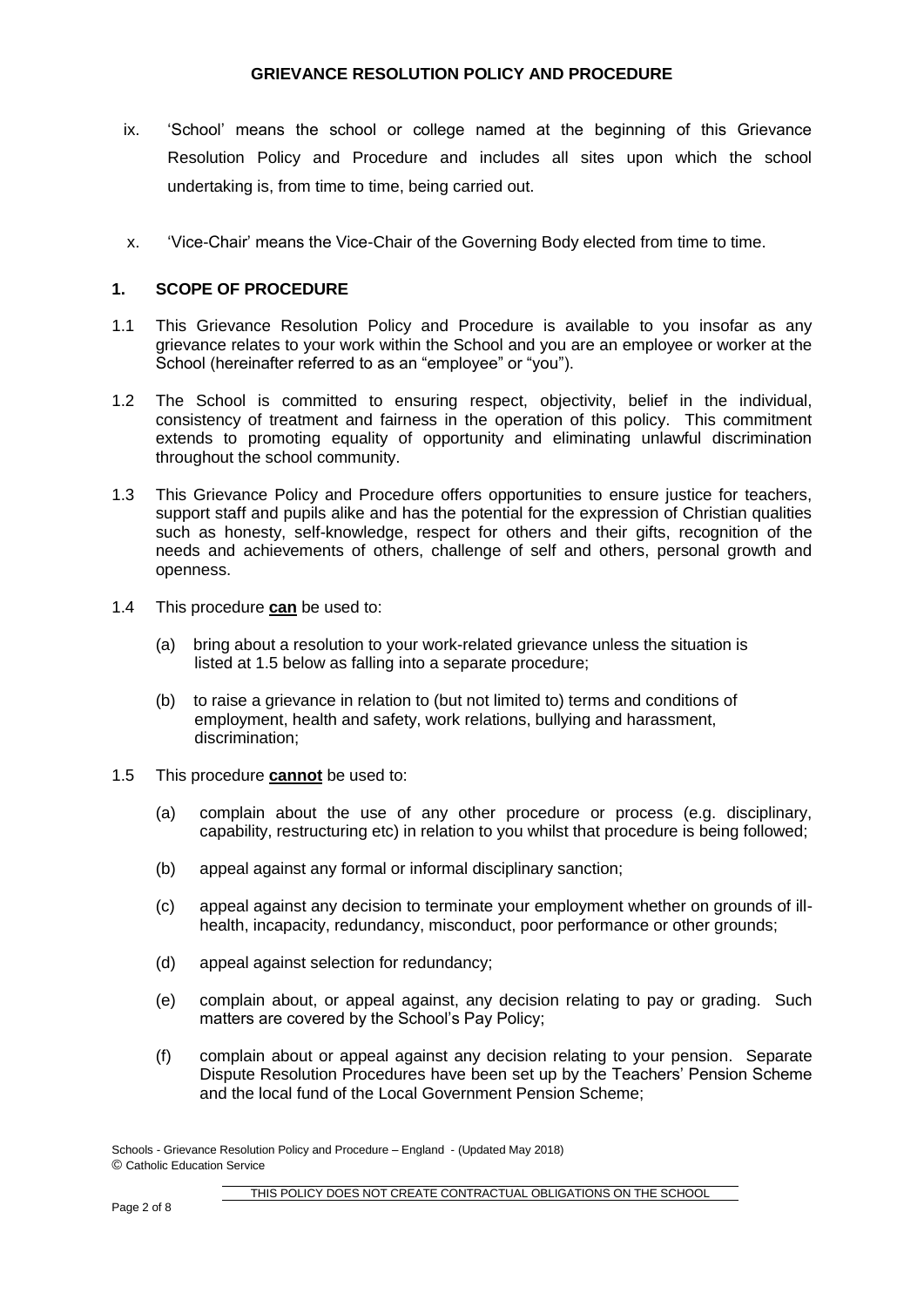- (g) complain about any matter that forms a collective grievance where the appropriate mechanism is for representations to be made by the appropriate trade union representatives;
- (h) complain about any matter which is properly the subject of a statutory consultation process;
- (i) complain about matters which have been, or should have been, brought under a separate policy or procedure operated by the School, such as the School's Complaints Policy and Procedure or Public Interest Disclosure/Whistleblowing Policy and Procedure; or
- (j) complain about matters which are more than three months old where the grievance has already been dealt with or is no longer relevant or live (though this shall not prevent you referring to matters more than three months old in relation to a grievance which is otherwise live).
- (k) Raise a safeguarding concern in relation to (a) child(ren) as any such concern should be reported immediately to the Designated Safeguarding Lead or to the Local Authority Designated Officer or appropriate authority as specified in the School's Safeguarding Policy.
- 1.6 An employee is entitled to have access by arrangement to their personnel file and the request the deletion of time-expired records in line with the provisions of the General Data Protection Regulation (GDPR).
- 1.7 The Governors delegate their authority in the manner set out in this policy.
- 1.8 The primary purpose of this procedure is to resolve current grievances.
- 1.9 The primary purpose is not to make findings of fact on historical matters (though this may be required in resolving some grievances).
- 1.10 The School's focus is on the remedial steps required to resolve a grievance.
- 1.11 The School does not speak of grievances being "against" any particular person but rather of grievances "relating" to a particular person.
- 1.12 The School shall seek to resolve any grievance raised by an employee during their notice period and/or garden leave period, using this policy.
- 1.13 There may be occasions where this procedure needs to be modified to comply with the requirements of the School's Child Protection and Safeguarding Policies, for example, by allowing the Local Authority Designated Officer to offer advice to the Governing Body at appropriate stages.
- 1.14 In this policy "working day" means any day on which you would ordinarily work if you were a full time employee. In other words "working day" will apply differently to teaching and non-teaching staff. However, part-time and full-time staff will not be treated differently for the purposes of implementing this policy and procedure.

## **2. INFORMAL RESOLUTION**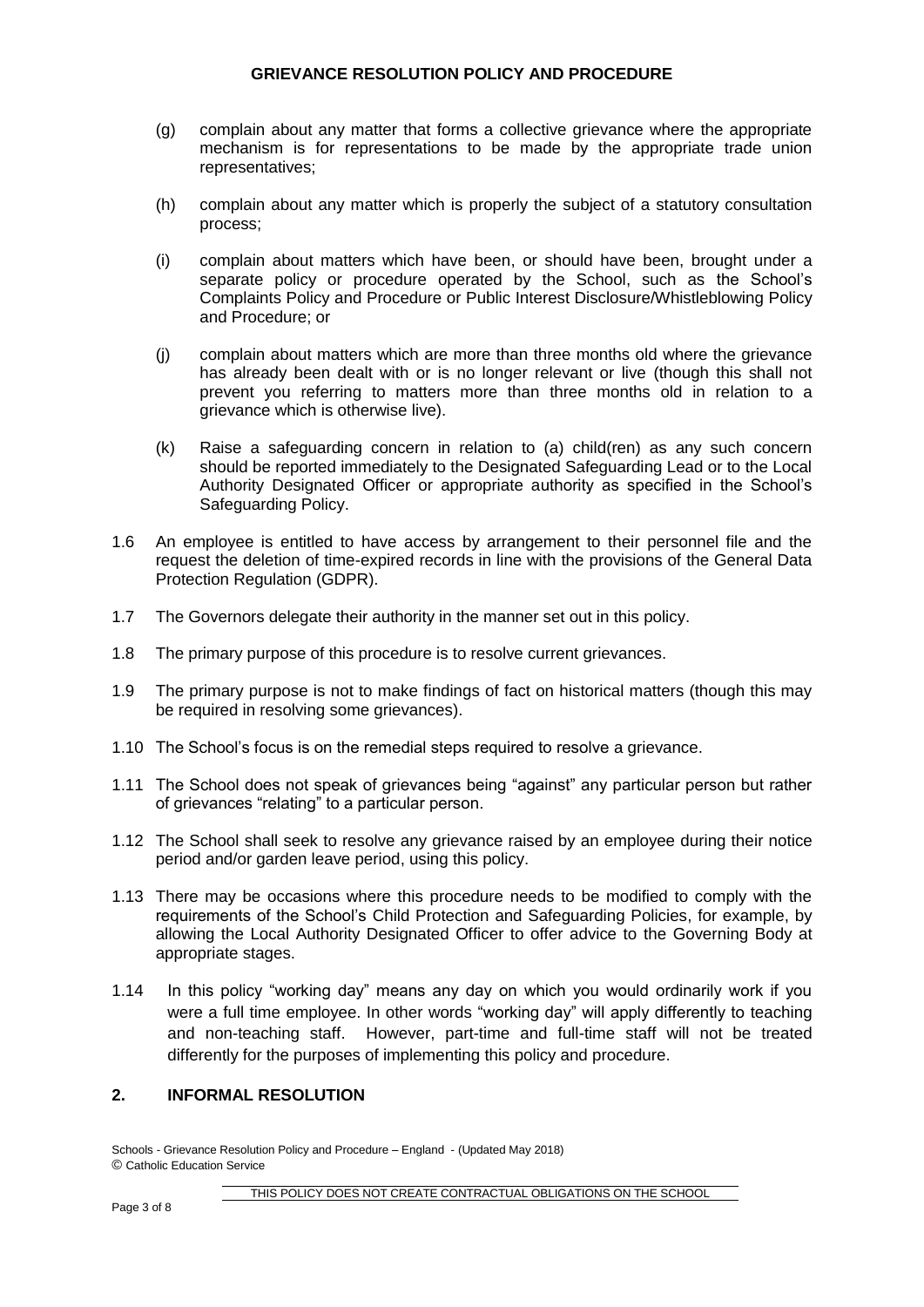- 2.1 The Governing Body encourages employees to resolve grievances informally and without recourse to the formal grievance procedure wherever possible;
- 2.2 Before raising a formal grievance under this procedure, you should try to resolve the matter informally either through your line manager or, where possible, with the other party.
- 2.3 Where there is scope to reach a resolution informally, various strategies will be discussed with you and you may wish to suggest possible strategies that may assist in reaching informal resolution.
- 2.4 Examples of informal action might include engaging in informal discussions with you; introducing team building sessions; offering team training; mediation sessions or other appropriate options depending on the specific circumstances of the grievance.
- 2.5 If an employee does not feel that there is a reasonable prospect of resolving their grievance informally and/or if attempts to do so have been unsuccessful, they may invoke the formal grievance resolution procedure.

# **3. RESOLUTION MANAGERS**

The Resolution Manager should, where possible, be someone not personally involved in the matter which is the subject of the grievance and will be appointed in accordance with the table below depending on the subject matter of the grievance:

| Your grievance relates to                                     | <b>Stage 1 Resolution</b><br><b>Manager</b>                                                         | <b>Stage 2 Resolution</b><br><b>Manager</b>                                                                         |
|---------------------------------------------------------------|-----------------------------------------------------------------------------------------------------|---------------------------------------------------------------------------------------------------------------------|
| Pupils, parents or staff<br>(other than the<br>Headteacher)   | The Headteacher                                                                                     | Chair or another non-staff<br>Governor nominated by the<br>Chair                                                    |
| The Headteacher                                               | <b>The Chair</b>                                                                                    | Governors' Appeal Panel<br>appointed by the Vice-Chair                                                              |
| A Governor or Governors<br>(other than the Chair)             | The Chair                                                                                           | Governors' Appeal Panel<br>appointed by the Vice-Chair<br>(or the Clerk if the matter<br>relates to the Vice-Chair) |
| The Chair (or a group of<br>Governors including the<br>Chair) | The Vice Chair or another<br>non-staff Governor (other<br>than the Chair) nominated<br>by the Clerk | Governors' Appeal Panel<br>appointed by the Vice-Chair<br>(or the Clerk if the matter<br>relates to the Vice-Chair) |
| The whole body of<br>Governors                                | The whole body of<br>Governors                                                                      | A panel appointed by the<br>Diocesan Schools                                                                        |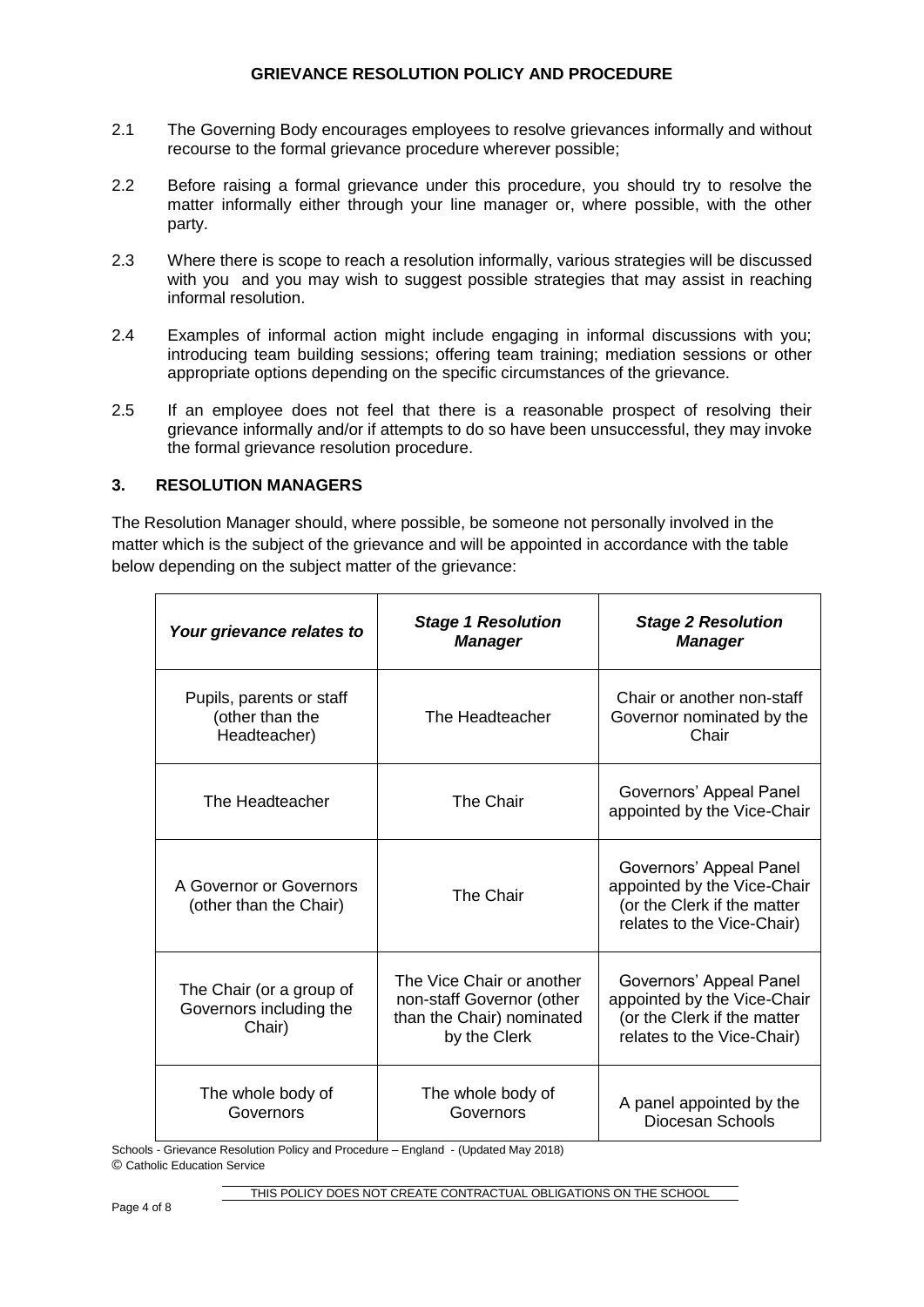|  | $\cdots$ |
|--|----------|
|  |          |

### **4. POWERS OF RESOLUTION MANAGERS**

- 4.1 As part of the resolution of a grievance raised under the formal procedure at Paragraph 5 below, a Resolution Manager will carry out an investigation into the allegations made by the employee in their Form GRP1 and/or GRP2 or as a result of anything discussed at a Stage 1 Resolution Meeting or a Stage 2 Resolution Meeting.
- 4.2 As part of the resolution of a grievance raised under the formal procedure at Paragraph 5 below, a Resolution Manager may, where he/she reasonably believes that such action will result in a partial or full resolution of the grievance:
	- (a) Request an independent investigation be carried out into the allegations made by the employee in their Form GRP1 and/or GRP2 or as a result of anything discussed at a Stage 1 Resolution Meeting or a Stage 2 Resolution Meeting. The Clerk will appoint the independent investigator within 5 working days of a request by the Resolution Manager;
	- (b) Make a recommendation that the employee who has raised the grievance attend independent mediation with any other party who is the subject of the grievance;
	- (c) Recommend any other reasonable course of action.
- 4.3 Nothing in this Paragraph 4 shall prejudice the School's general right to deal with grievances with the assistance specified in Paragraph 11.

### **5. FORMAL GRIEVANCE**

### 5.1 **Stage 1**

- 5.1.1 If you have not been able to resolve a problem through informal discussions in accordance with Paragraph 2, you must use Form GRP1 (available on the School Intranet or other relevant place as notified to you by the School) and submit it to the Clerk.
- 5.1.2 The Clerk will formally appoint a Stage 1 Resolution Manager following the guidance in Paragraph 3 above.
- 5.1.3 The Stage 1 Resolution Manager will arrange to meet with you as soon as possible to discuss your grievance. This meeting is a Stage 1 Resolution Meeting and will normally be held within 10 working days of the Stage 1 Resolution Manager receiving your completed Form GRP1 from the Clerk.
- 5.1.4 The Stage 1 Resolution Manager will aim to confirm the outcome of the Stage 1 Resolution Meeting in writing to you within 5 working days of the date of the Stage 1 Resolution Meeting ("the Stage 1 Resolution Letter").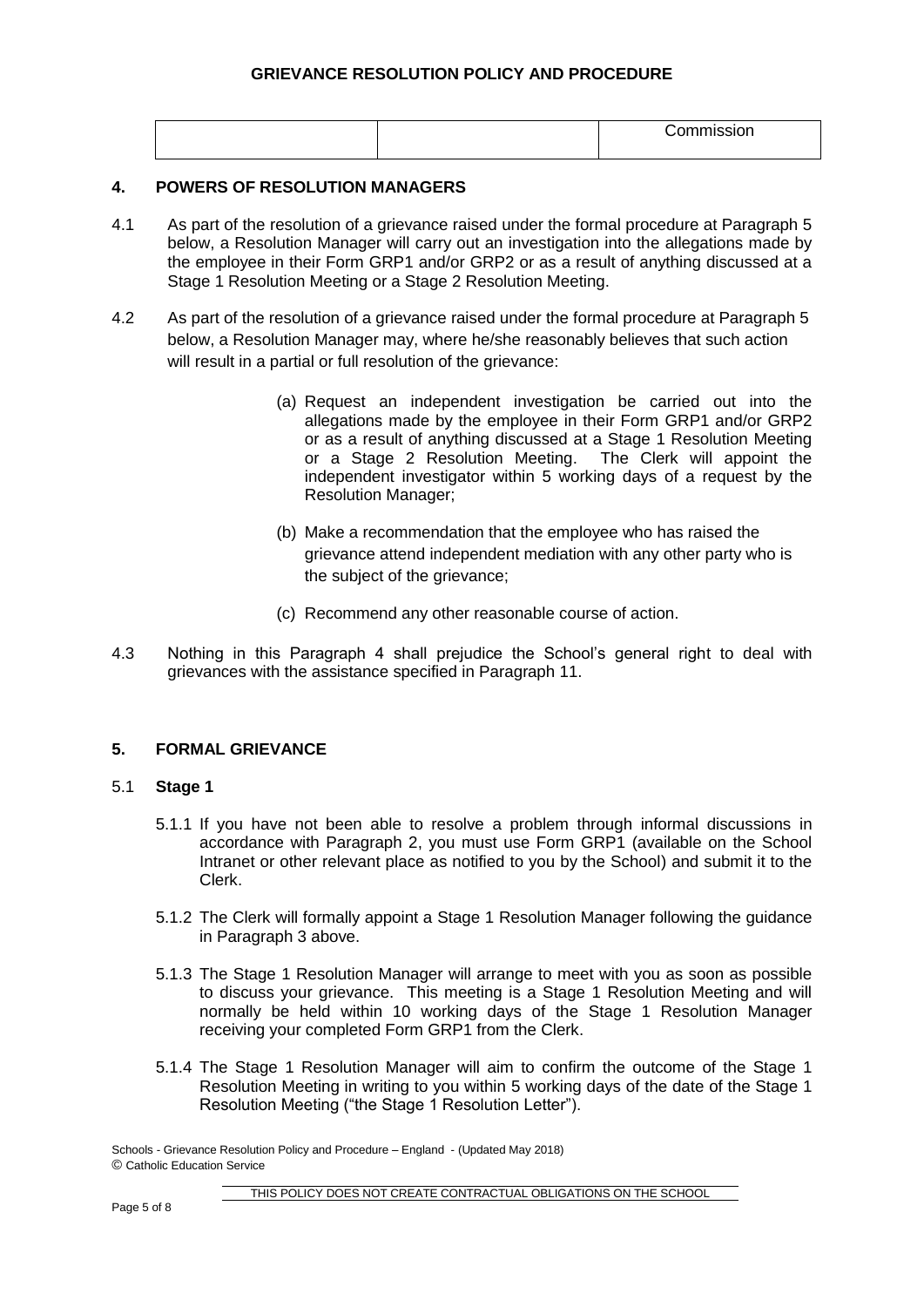## 5.2 **Stage 2 (APPEAL)**

- 5.2.1 In the event that you are not satisfied with the outcome of the Stage 1 Resolution Meeting as set out in the Stage 1 Resolution Letter, you can appeal by sending a completed Form GRP2 (available on the School Intranet or other relevant place as notified to you by the School) to the Clerk within 5 working days of the Stage 1 Resolution Letter being sent to you.
- 5.2.2 The Clerk will formally appoint a Stage 2 Resolution Manager (who will not be the Stage 1 Resolution Manager) following the guidance in Paragraph 3 above.
- 5.2.3 The Stage 2 Resolution Manager will arrange to meet with you as soon as possible to discuss your appeal. This meeting is a Stage 2 Resolution Meeting and it will normally be held within 10 working days of receiving your completed Form GRP2 from the Clerk.
- 5.2.4 The Stage 2 Resolution Manager will confirm the outcome of the Stage 2 Resolution Meeting in writing to you within 5 working days of the date of the Stage 2 Resolution Meeting ("the Stage 2 Resolution Letter"). The decision of the Stage 2 Resolution Manager is final and there will be no further right of appeal.

### **6. GOVERNORS' APPEAL PANEL**

- 6.1 The Governors' Appeal Panel shall comprise two or three non-staff Governors not previously involved in the matter and shall not comprise the Chair or Vice-Chair unless there are insufficient numbers of non-staff Governors not previously involved in the matter, in which case the Chair and/or Vice-Chair may be appointed to a Governors' Appeal Panel.
- 6.2 In the event that there are insufficient numbers of Governors available to participate in the Governors' Appeal Panel, the Governing Body may appoint associate members solely participate in the Governors' Appeal Panel on the recommendation of the Diocesan Schools Commission.

# **7. COMPANION**

- 7.1 If you are an employee and have presented a completed Form GRP1 you may be accompanied at any meetings under this policy by a Companion.
- 7.2 You must let the relevant Resolution Manager know who your Companion will be at least one working day before the relevant Resolution Meeting.
- 7.3 If you have any particular reasonable need, for example, because you have a disability, you may also be accompanied by a suitable helper.
- 7.4 Your Companion can address the Resolution Meeting in order to:
	- (a) put your case;
	- (b) sum up your case;
	- (c) respond on your behalf to any view expressed at the Resolution Meeting; and
	- (d) Ask questions on your behalf.
- 7.5 Your Companion can also confer with you during the meeting.
- 7.6 Your Companion has no right to:

Schools - Grievance Resolution Policy and Procedure – England - (Updated May 2018) © Catholic Education Service

THIS POLICY DOES NOT CREATE CONTRACTUAL OBLIGATIONS ON THE SCHOOL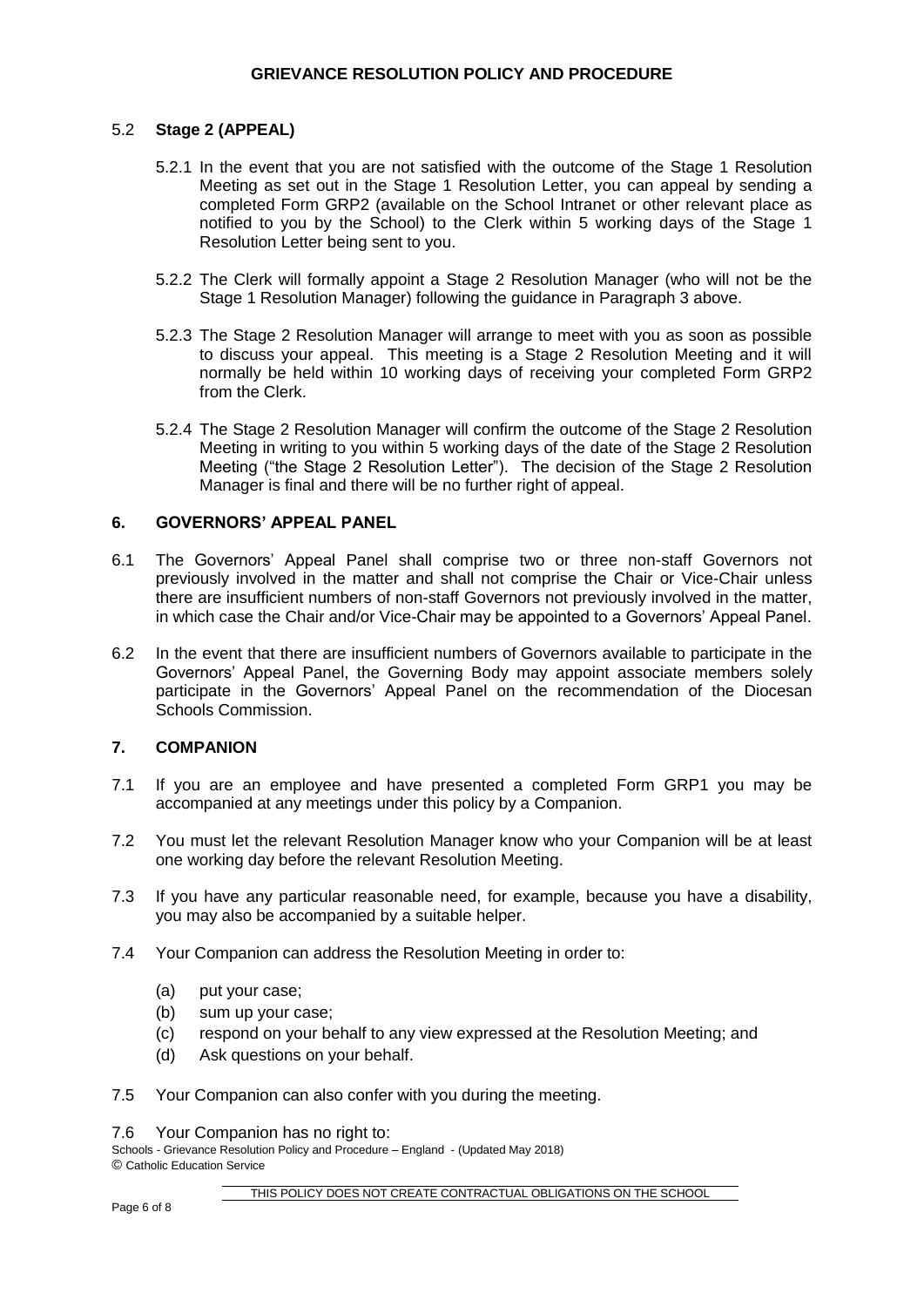- (a) answer questions on your behalf;
- (b) address the meeting if you do not wish it; or
- (c) prevent you from explaining your case.
- 7.7 Where you have identified your Companion and they have confirmed in writing to the relevant Resolution Manager that they cannot attend the date or time set for the Resolution Meeting, the relevant person will not usually postpone the meeting for a period in excess of five working days from the date set by the School to a date or time agreed with your Companion provided that it is reasonable in all the circumstances. Should your Companion subsequently be unable to attend the rearranged Resolution Meeting, the Resolution Meeting may be held in their absence or written representations will be accepted.

## **8. CONFIDENTIALITY AND TRANSPARENCY**

- 8.1 Proceedings and records of any grievance will be kept as confidential as possible but you must appreciate that circumstances can mean that grievances cannot always be dealt with on an entirely confidential basis.
- 8.2 A grievance you raise could result in the instigation of disciplinary action in respect of another employee and, to protect the confidentiality of that process, the School may not be able to inform you of the fact of the disciplinary process or of the disciplinary action which has been taken as a result of your grievance, if any.
- 8.3 The parties should not disclose the fact or content of any grievance to any employee or third party without the express consent of the Resolution Manager (except that you are allowed to approach a prospective Companion). Failure to comply with this clause may render you liable to disciplinary action under the School's Disciplinary Policy and Procedure.
- 8.4 At the conclusion of your grievance, and after any related disciplinary or other processes have been completed, a report will be presented to the non-staff Governors at a full meeting of Governors as a confidential item.

### **9. TIMING OF MEETINGS**

Meetings under this procedure may:

- 9.1 need to be held when you were timetabled to teach;
- 9.2 exceptionally be held during planning, preparation and administration time if this does not impact on lesson preparation;
- 9.3 be held after the end of the School day;
- 9.4 not be held on days on which you would not ordinarily work;
- 9.5 Be extended by agreement between the parties if the time limits cannot be met for any justifiable reason.

# **10. VENUE FOR RESOLUTION MEETINGS**

If your grievance raises sensitive issues, the relevant Resolution Manager may hold the meeting off the School site.

Schools - Grievance Resolution Policy and Procedure – England - (Updated May 2018) © Catholic Education Service

THIS POLICY DOES NOT CREATE CONTRACTUAL OBLIGATIONS ON THE SCHOOL